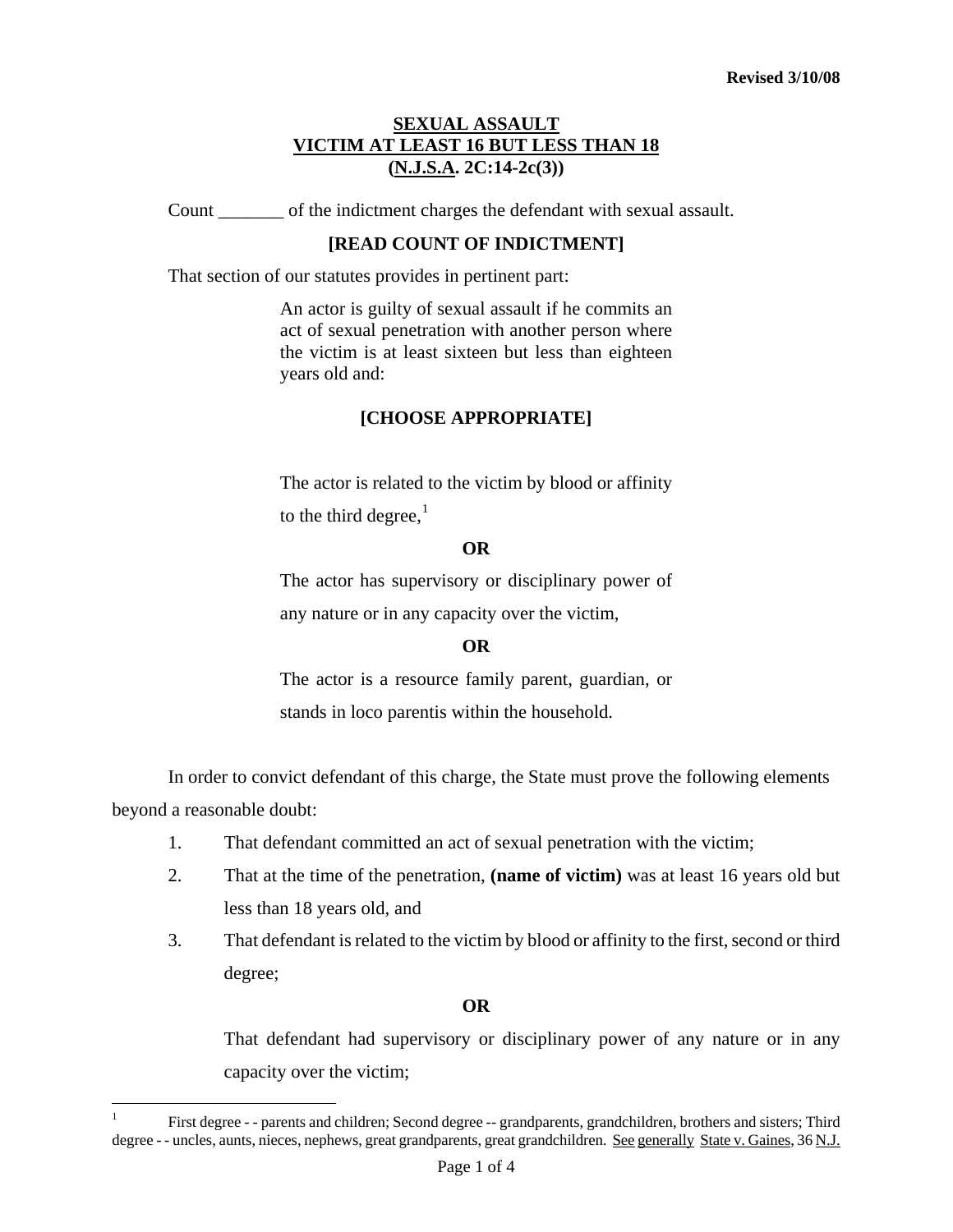#### **SEXUAL ASSAULT VICTIM AT LEAST 16 BUT LESS THAN 18 (N.J.S.A. 2C:14-2c(3))**

## **OR**

That defendant is a [resource family parent], [guardian] [stands in loco parentis, that is, in the place of the parents within the household], and

4. That defendant acted knowingly.

The first element that the State must prove beyond a reasonable doubt is that defendant committed an act of sexual penetration with **(name of victim)**.

According to the law, [**choose appropriate**] vaginal intercourse, cunnilingus, fellatio or anal intercourse or insertion of the hand, finger or object into the anus or vagina, either by the defendant or by another person upon the defendant's instruction, constitute(s) "sexual penetration." Any amount of insertion, however slight, constitutes penetration; that is, the depth of insertion is not relevant.

## **[Choose the appropriate definition(s)]**

The definition of "vaginal intercourse" is the penetration of the vagina, or **[where appropriate**] of the space between the labia majora or outer lips of the vulva.<sup>[2](#page-0-0)</sup>

The definition of "cunnilingus" is oral contact with the female sex organ. $3$ 

The definition of "fellatio" is oral contact with the male sexual organ.<sup>[4](#page-1-2)</sup>

The definition of "anal intercourse" is penetration, however slight, into the anus.<sup>[5](#page-1-3)</sup>

The second element that the State must prove beyond a reasonable doubt is that at the time of the penetration, **(name of victim)** was at least 16 years old but less than 18 years old. The State must prove only the age of the **(name of victim)** at the time of the offense beyond a reasonable doubt. It does not have to prove that defendant knew or reasonably should have known that **(name**  of victim) was at least 1[6](#page-1-4) but less than 18 years old.<sup>6</sup>

The third element that the State must prove beyond a reasonable doubt is that:

# **[CHOOSE APPROPRIATE]**

i

<span id="page-1-2"></span><span id="page-1-0"></span> $\frac{1}{5}$  State in the Interest of S.M., 284 N.J. Super. 611, 616-19 (App. Div. 1995).

Eq. 297 (E. & A. 1882).<br><sup>2</sup> State v. J.A., 337 <u>N.J. Super.</u> 114 (Ap. Div. 2001). The Appellate Division upheld the charge given by the trial court in that case which included the following language which can be used if the circumstances of the specific case are appropriate: "This means that if you find from all of the evidence presented beyond a reasonable doubt that there was [penile] penetration to the outer area of the vaginal opening, what is commonly referred to as the vaginal lips, that is sufficient to establish penetration under the law."

<span id="page-1-5"></span><span id="page-1-1"></span><sup>3</sup>  $\frac{S}{4}$  State v. Fraction, 206 N.J. Super. 532, 535-36 (App. Div. 1985), certif. denied, 104 N.J. 434 (1986).

State v. Gallagher, 286 N.J. Super. 1, 13 (App. Div. 1995), certif. denied, 146 N.J. 569 (1996).

<span id="page-1-4"></span><span id="page-1-3"></span>State v. Perez, 177 N.J. 540, 555 (2003); N.J.S.A. 2C:14-5c.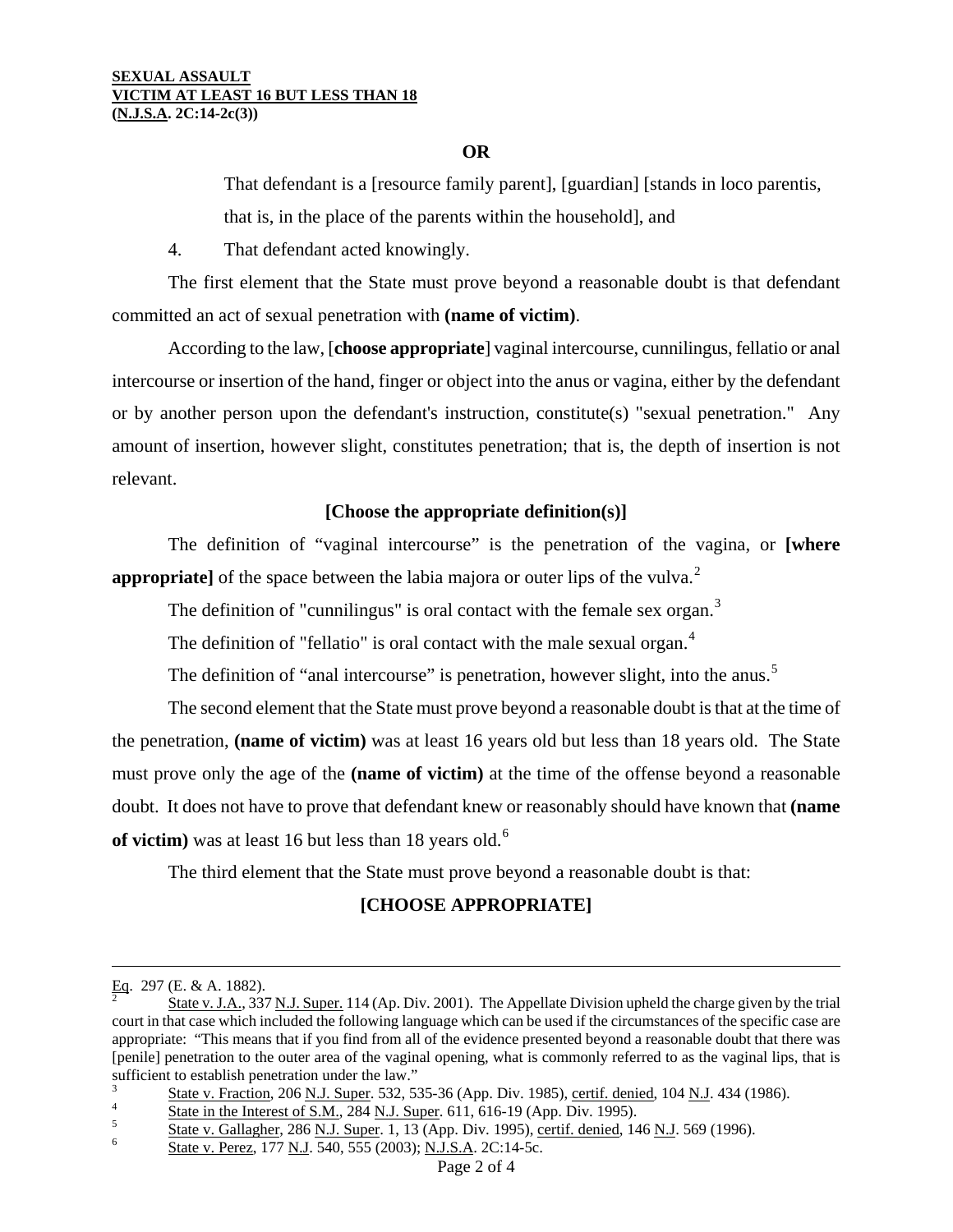#### **SEXUAL ASSAULT VICTIM AT LEAST 16 BUT LESS THAN 18 (N.J.S.A. 2C:14-2c(3))**

Defendant is related to the victim by blood or affinity to the first, second or third degree. Here, the State alleges that defendant is related to **(name of victim)** by **(type of relationship).**

### **OR**

Defendant had supervisory or disciplinary power of any nature or in any capacity over the victim. In this case, the State alleges that defendant had [supervisory] [disciplinary] power over **(name of victim)** because of defendant's status as **(insert allegation)**. In determining whether defendant had [supervisory] [disciplinary] power over **(name of victim)**, you must examine the entire context of the relationship between the defendant and **(name of victim)**. To do so, you should consider the nature of the relationship between the defendant and the victim and whether the relationship was so unequal as to vest [supervisory] [disciplinary] power in the defendant. Among the factors you may consider are whether there was a significant disparity in ages and/or maturity level between the defendant and victim, whether the defendant offered advice and guidance to the **(name of victim)** on questions and issues outside the defendant's role as \_\_\_\_\_\_\_\_\_\_\_\_\_\_\_\_\_\_\_\_

and the power or ability of the defendant to affect the **(name of victim)** future participation or success.<sup>[7](#page-1-5)</sup>

## **OR**

Defendant is a [resource family parent], [guardian] [stands in loco parentis, that is, in the place of the parents within the household] of **(name of victim)**. "Resource family parent" means any person other than a natural or adoptive parent with whom a child in the care, custody or guardianship of the Department of Children and Families is placed by the department, or with its approval, for care, and shall include any person with whom a child is placed by the Division of Youth and Family Services for the purpose of adoption until the adoption is finalized.<sup>[8](#page-2-0)</sup>

An in loco parentis relationship occurs when a person acts as a temporary guardian or caregiver of a child, taking on all or some of the responsibilities of a parent. Among the factors you may consider to determine whether defendant stood in loco parentis during the relevant period are whether defendant took on the responsibility to maintain, rear and educate **(name of victim)** as well as the duties of supervision, care and rehabilitation of **(name of victim)**. [9](#page-2-1)

i<br>Li

<sup>7</sup> These factors are suggested by State v. Buscham, 360 N.J. Super. 346, 362 (App. Div. 2003), where the issue was defendant's role as a coach. The parties should identify factors in their own particular case which would be significant for the jury to consider in determining whether the defendant had supervisory or disciplinary power over the victim.

<span id="page-2-1"></span><span id="page-2-0"></span> $\frac{8}{9}$  N.J.S.A. 30:4C-26.4.

These factors are suggested by Hardwicke v. American Boychoir School, 189 N.J. 69, 91 (2006).